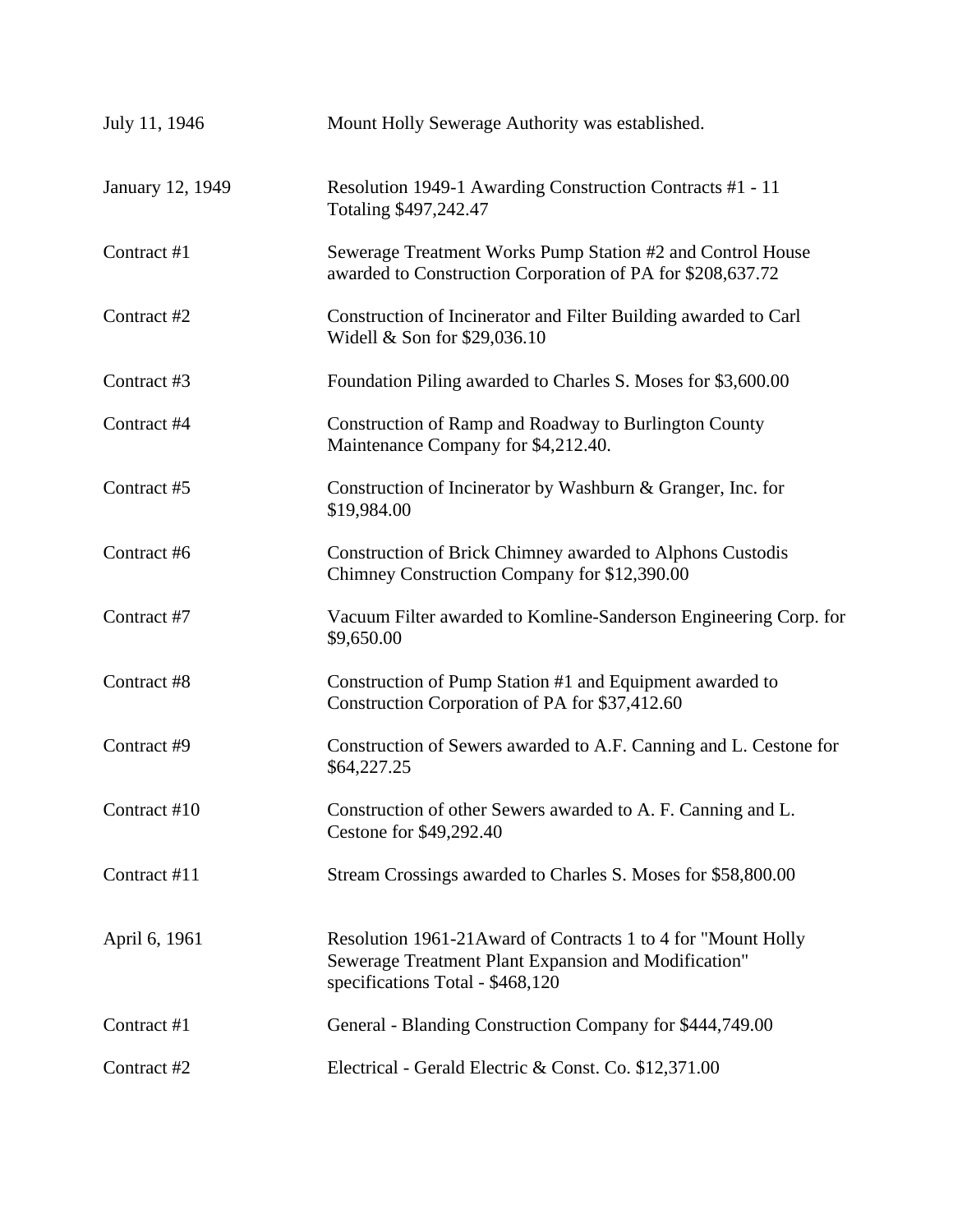| Contract #3            | Heating - Blanding Construction Company for \$5,000.00                                                                                                                               |
|------------------------|--------------------------------------------------------------------------------------------------------------------------------------------------------------------------------------|
| Contract #4            | Plumbing - Blanding Construction Company for \$6,000.00                                                                                                                              |
| February 1, 1962       | William G. Dunn newly appointed member to the Board with term<br>expiring February 1, 1967.                                                                                          |
| April 5, 1962          | William G. Dunn took oath of office at Board Meeting. Term being<br>February 1, 1962 to February 1, 1967.                                                                            |
| April 7, 1966          | William G. Dunn appointed as Chairman to the Board.                                                                                                                                  |
| February 9, 1967       | Resolution 1967-13 At Reorganization Meeting Richard A. Alaimo<br>Associates appointed as consulting engineers.                                                                      |
| March 6, 1980          | Resolution 1980-18 - A Resolution Establishing the Position of<br>Executive Director, Defining the Duties and Responsibilities<br>Thereof, and Setting for the Rate of Compensation. |
| Resolution 1980-20     | A Resolution Establishing the Position of Grant Administrator.                                                                                                                       |
|                        | William G. Dunn appointed as Executive Director and Grant Administrator                                                                                                              |
| 1981                   | First facilities in the United States to use the Zimpro Wastewater<br><b>Reclamation System</b>                                                                                      |
| <b>January 6, 1983</b> | Resolution 1983-05 - A resolution Authorizing the Execution of<br>Endorsements by the Executive Director                                                                             |
| Resolution 1983-06     | A Resolution Amending and Supplementing Resolution 1980-18<br>Relative to the Position of Executive Director                                                                         |
|                        | June 1, 1987 (Settlement Date) Purchased the Lumberton Municipal Utilities Authority                                                                                                 |
| <b>July 1987</b>       | Purchased building and moved offices to 37 Washington Street                                                                                                                         |
| October 1989           | Resolution 1989-85 – A resolution approving Executive Director Full-Time Position                                                                                                    |
| 1993                   | Awarded "Zimpro Plant of the Year"                                                                                                                                                   |
| July 11, 1996          | Authority celebrates 50th Anniversary                                                                                                                                                |
| March 13, 1997         | Resolution 1997-20 - A resolution to change MHSA to Mount Holly<br><b>Municipal Utilities Authority</b>                                                                              |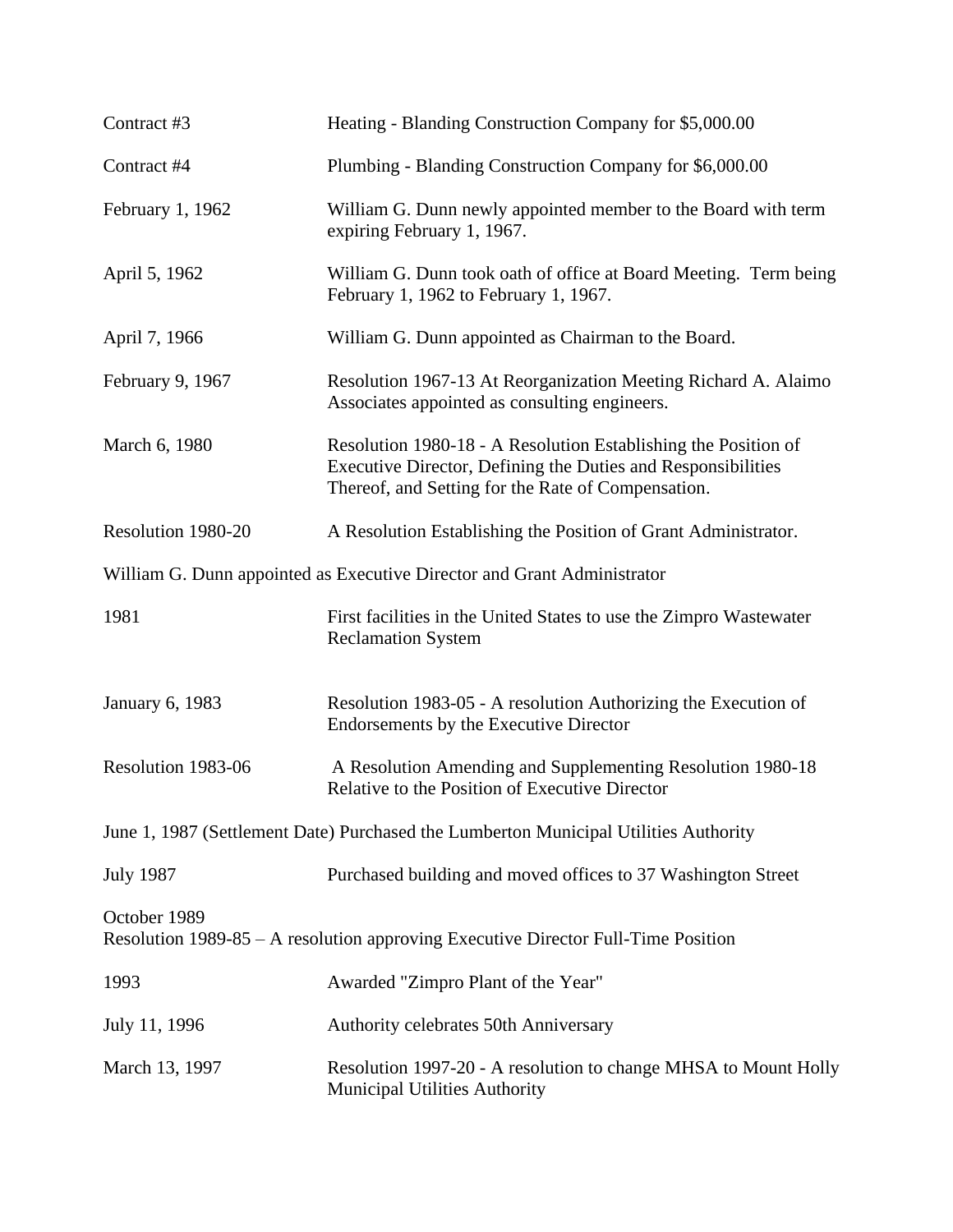| May, 1997                             | Mount Holly Sewerage Authority reorganized under the name<br>"Mount Holly Municipal Utilities Authority".                                                                                                                               |
|---------------------------------------|-----------------------------------------------------------------------------------------------------------------------------------------------------------------------------------------------------------------------------------------|
| December 11, 1997                     |                                                                                                                                                                                                                                         |
| Resolution 1999-73                    | A Resolution Authorizing the Execution of Endorsements by the<br><b>Executive Director for the MHMUA</b>                                                                                                                                |
| February 1998                         | Contracted with US Filter to install a Continuous Process Indirect<br>Sludge Dryer. This dryer installation became the second such<br>installation in the United States                                                                 |
| May 13, 1998                          | Purchased bank building at 1 Park Drive, Mount Holly for Business<br>Office                                                                                                                                                             |
| August 3, 1998                        | Purchased property on Maple Avenue, Lumberton for proposed<br><b>Industrial Pretreatment facility</b>                                                                                                                                   |
| February 14, 2002                     | A resolution of the MHMUA honoring William G. Dunn for Forty<br>Continuous Years of Service and Naming the Authority<br>Administration Building "The William G. Dunn Building"                                                          |
| June 10, 2002                         | Dedication Celebration of the William G. Dunn Building held at the<br><b>MHMUA</b>                                                                                                                                                      |
| October 9, 2003<br>Resolution 2003-60 | A Resolution approving a professional services contract with Metcalf<br>& Eddy, Inc. subject to contract language and satisfaction of<br>committee. (For Plant Expansion Study)                                                         |
| April 14, 2005                        |                                                                                                                                                                                                                                         |
| Resolution 2005-36                    | A resolution Authorizing Commencement of Engineering and<br>Professional Services Relative to MHMUA Plant Upgrade and<br><b>Expansion Project</b>                                                                                       |
| 2005                                  | MHMUA received the 2005 USEPA National 1st Place Clean Water<br>Act Recognition Award for Operations and Maintenance Excellence<br>for Medium-Size Advanced Treatment Plants.                                                           |
| 2005                                  | MHMUA received the 2005 United States Environmental Protection<br>Agency (USEPA) Region II 1st Place Clean Water Act Recognition<br>Award for Operation and Maintenance Excellence for Medium-Size<br><b>Advanced Treatment Plants.</b> |
| 2010                                  | Start-up of the new 3.0 MGD Maple Avenue Water Pollution Control<br>Facility.                                                                                                                                                           |